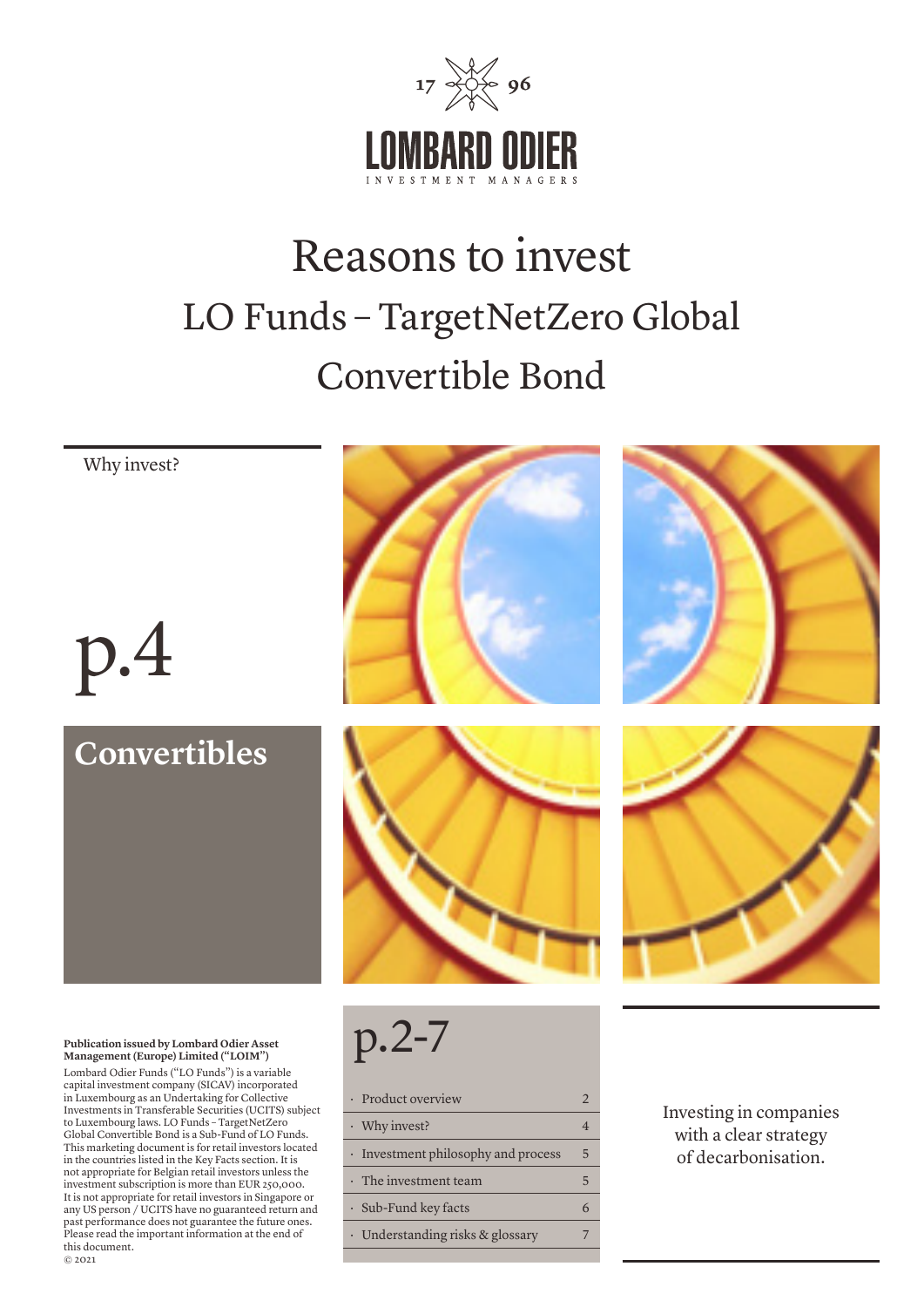### **Product overview**

ASSET CLASS *Convertibles.*

APPROACH *High Conviction.*

*Convertible bonds offer investors the opportunity to participate in the performance of equity markets while limiting the downside due to the bond characteristics of the asset class.* 

*This asymmetrical quality can provide diversification for traditional portfolios. As the global economy engages in climate transition, we are delighted to present an innovative global convertible bond strategy with a defined target of net zero by 2050, as set out in the Paris Agreement.*

Source: LOIM. Past performance is not a guarantee of future results. There can be no assurance that the Sub-Fund's investment objective will be achieved or that there will be a return on capital or that a substantial loss will not be incurred.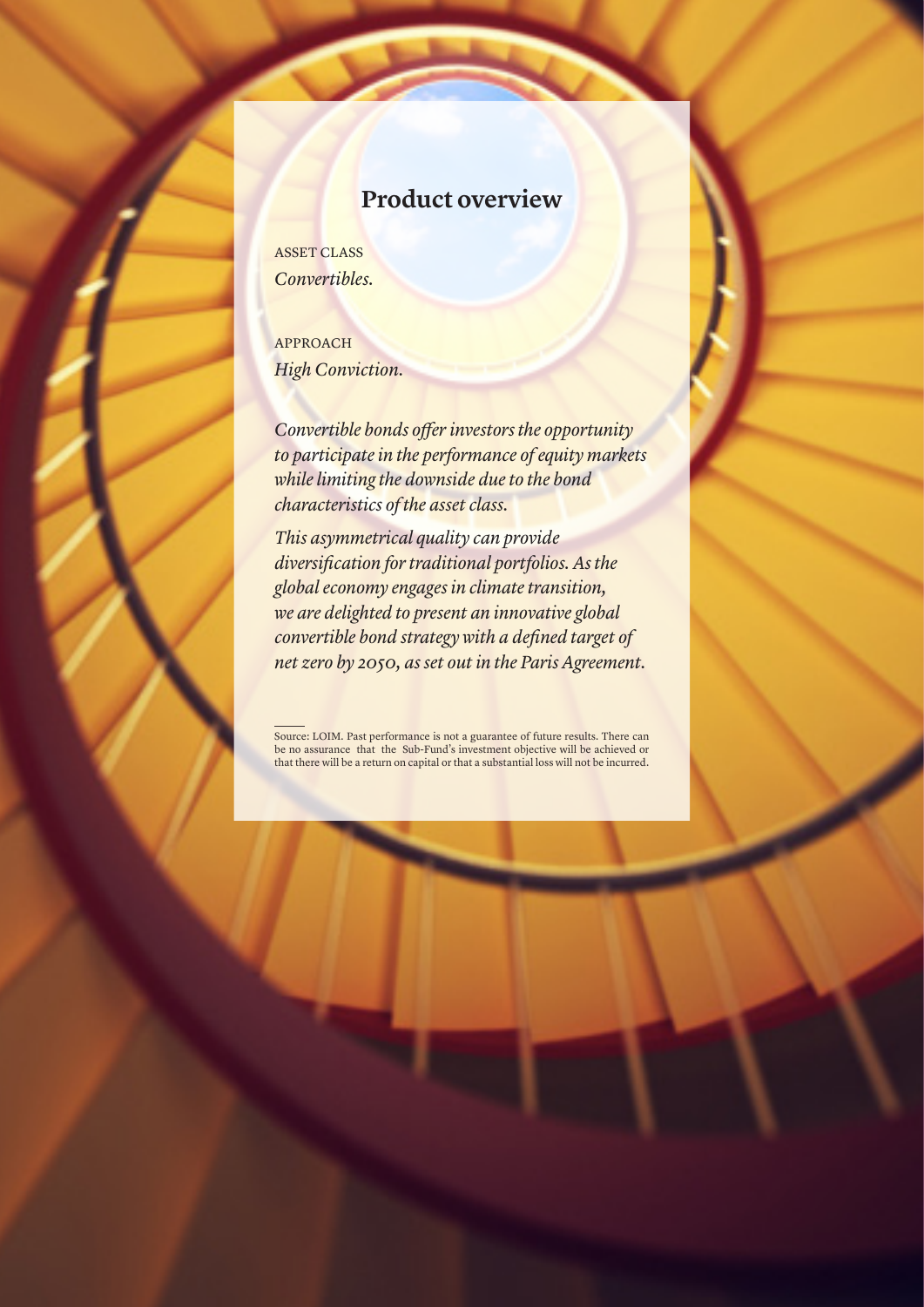

### **A concentrated high conviction portfolio designed to be a sustainable solution for convertible bond investors**



Convertible bonds are corporate bonds which offer investors the option to convert into shares

 $17 \frac{1}{200} 96$ 



They allow investors to participate in the potential upside of equities while limiting the downside in falling markets<sup>1</sup>



**Article 9** classification Targeting **50% emissions reductions** by 2030 and **100% by 2050**



Proprietary, science-based methodology developed in partnership with Oxford University

1 Source: LOIM, Bloomberg 31 October 2021. For illustrative purposes only.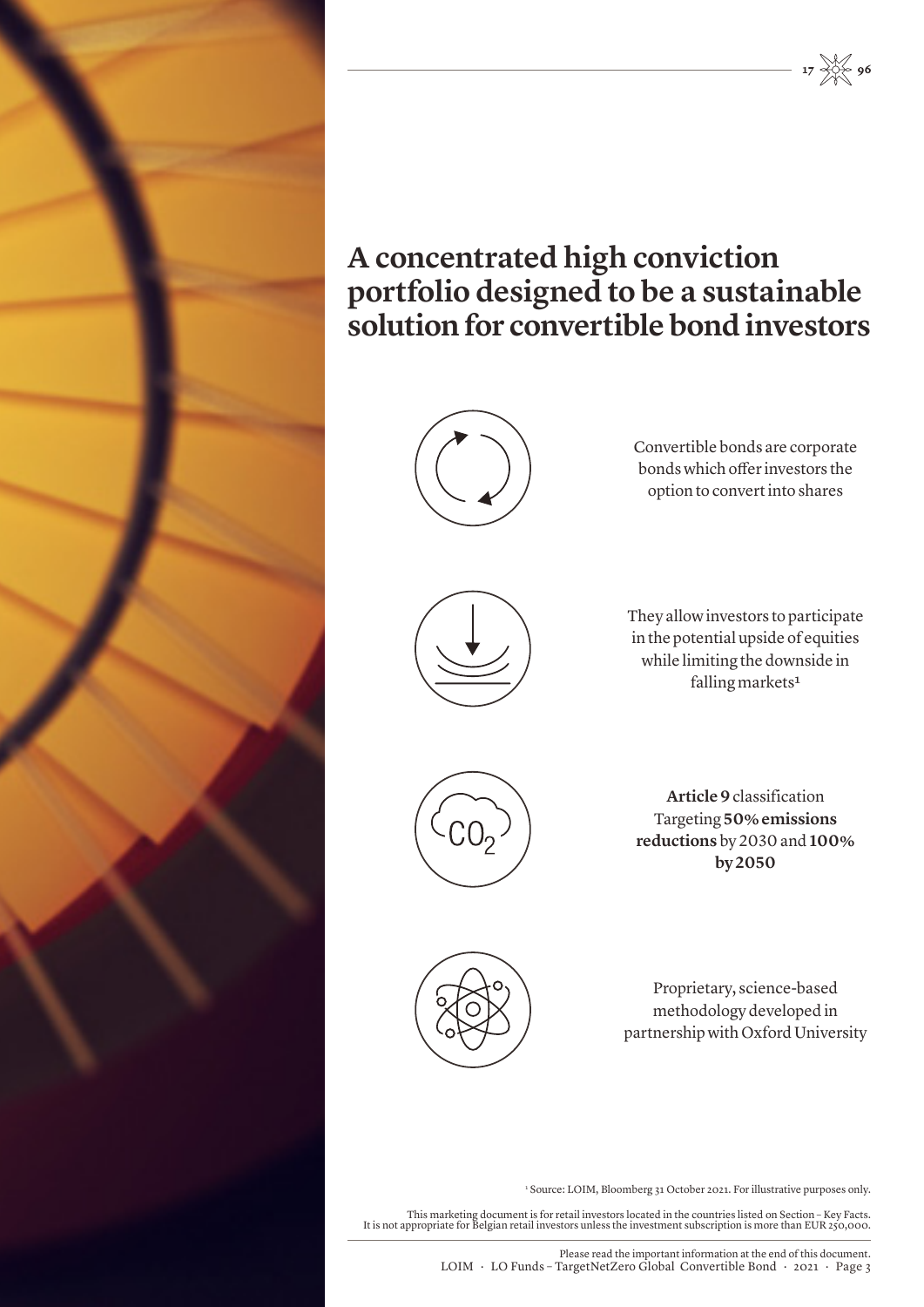### **Why invest?**

**A climate transition-focussed opportunity offering the potential to participate in rising equity markets, cushioned by a 'bond floor' in falling markets.** 

*A concentrated high conviction portfolio designed to be a sustainable solution for convertible bond investors.*

**The sustainable power of both worlds**

We aim to exploit the full potential of this hybrid asset class.

We search the global investment universe for attractive opportunities, seeking to gain exposure to the best the asset class has to offer. We select companies with a clear strategy of decarbonisation (targeting net zero by 2050), investing in our highest conviction names in global convertible bonds through a concentrated portfolio.

Our objective is to generate potential outperformance through a more flexible approach to risk.

**Best of both worlds and climate focussed**

We select companies with the most compelling trajectory towards net-zero alignment by 2050 to give diversified exposure via a portfolio of value names and high-growth disruptors. Convertible bonds derive their performance from multiple sources:

- 1. Exposure to potential equity market upside. The extent to which the price of the convertible bond is expected to change for a given change in stock price is known as the delta. The risk budget of the portfolio is flexible, allowing us to align equity exposure to our topdown and bottom-up market view.
- 2. Capital protection on the downside from bond characteristics. We select issues with strong fixed income attributes to maximise the value of the bond element.

**A long-standing franchise at Lombard Odier Investment Managers**

 $99$  :

#### **A market leader**



LOIM has been investing in convertible bonds since 1987, building up over three decades of convertible bond experience across market cycles.

#### **Established team Figh Conviction**



The 11-member investment team conducts extensive analysis, leveraging the research and risk management capabilities of LOIM's global platforms, including key insights from our 35+ Sustainability and Climate Science Experts.



A search for the highest potential investments across different regions, sectors and styles, targetting those with a clear CO<sub>2</sub> reduction strategy for the portfolio.

1 Source: For illustrative purposes only. There can be no assurance that the investment objective will be achieved or that there will be a return on capital or that a substantial loss will not be incurred.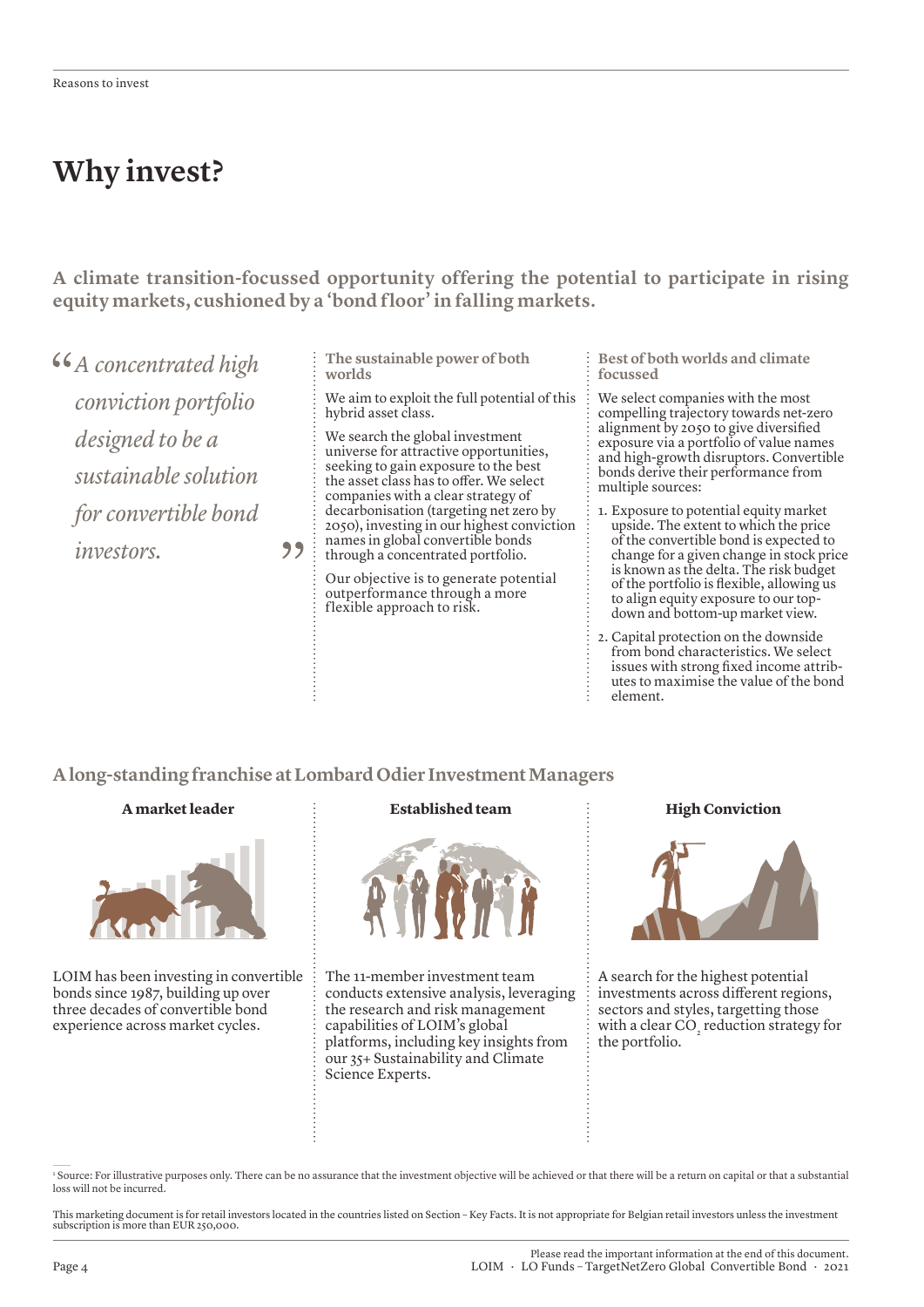### **Investment philosophy and process**

### **Incorporating LOIM's decarbonisation expertise in a well established process**



ardship (SIRSS) and Environment, Social and Governance (ESG) are LOIM's transversal sustainability teams. 1 Coal power, coal mining, unconventional oil and gas. There can be no assurance that investment objectives will be achieved or that there will be a return on capital.

**The investment team**



Natalia Bucci



For illustrative purposes only. Holdings/allocations are subject to change. Past performance and forecasts are not a reliable indicator of future returns of the Sub-Fund.<br>For more information on the LOIM ESG process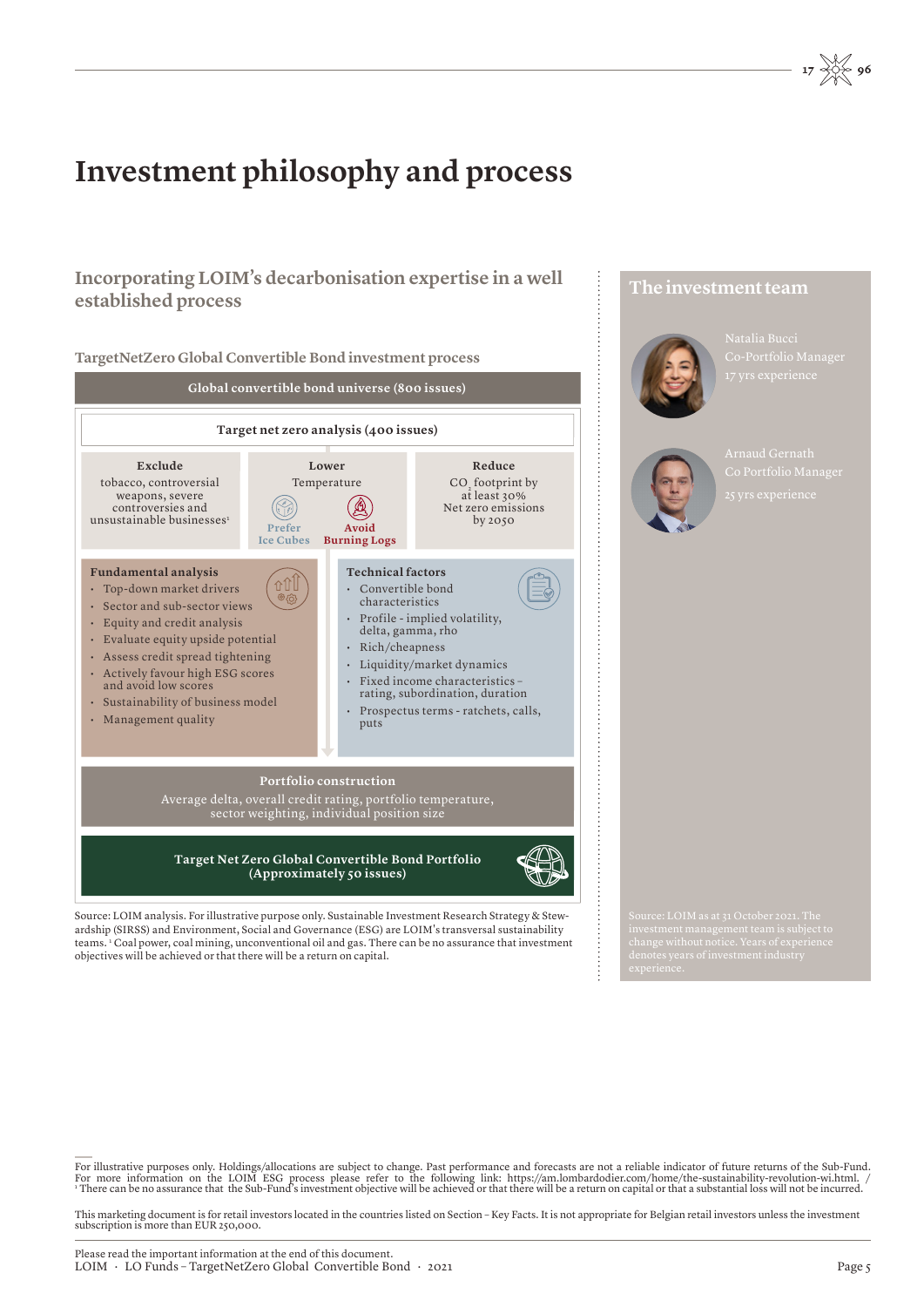### **Key facts about LO Funds – TargetNetZero Global Convertible Bond**

| Legal structure                        | SICAV-UCITS (Luxembourg) <sup>1</sup>                                                                                                                                                                                                                                                                                                                                                                                                                                                                                                                                                                                                                                                                                                                                                                                                                                                                                                                                                                            |  |  |  |  |
|----------------------------------------|------------------------------------------------------------------------------------------------------------------------------------------------------------------------------------------------------------------------------------------------------------------------------------------------------------------------------------------------------------------------------------------------------------------------------------------------------------------------------------------------------------------------------------------------------------------------------------------------------------------------------------------------------------------------------------------------------------------------------------------------------------------------------------------------------------------------------------------------------------------------------------------------------------------------------------------------------------------------------------------------------------------|--|--|--|--|
| Investment objectives                  | The Sub-Fund is actively managed. The Refinitiv Global Focus Convertible Bond TR index is used for<br>performance and internal risk indicators comparison. The Sub-Fund mainly invests in bonds convertible into<br>equities and in associated instruments such as warrants and convertible preference shares, denominated in<br>various currencies, as well as synthetic convertible bonds (segregated purchase of bonds and options or<br>convertible bonds and options) and financial derivative instruments on convertible bonds. The Sub-Fund seeks<br>to invest in high quality companies with sustainable financial models, business practices and business models<br>showing resilience and the ability to evolve and benefit from long term structural trends using LOIM<br>proprietary ESG and Sustainability Profiling tools and methodologies. The Investment Manager is authorized<br>to use financial derivative instruments for hedging purposes, for EPM and as part of the investment strategy. |  |  |  |  |
| Investor profile                       | This Sub-Fund may not be appropriate for investors who plan to withdraw their money within $\zeta$ years.                                                                                                                                                                                                                                                                                                                                                                                                                                                                                                                                                                                                                                                                                                                                                                                                                                                                                                        |  |  |  |  |
| Sub-Fund launch                        | 8 November 2021                                                                                                                                                                                                                                                                                                                                                                                                                                                                                                                                                                                                                                                                                                                                                                                                                                                                                                                                                                                                  |  |  |  |  |
| Custodian bank/administration          | CACEIS Bank, Luxembourg Branch                                                                                                                                                                                                                                                                                                                                                                                                                                                                                                                                                                                                                                                                                                                                                                                                                                                                                                                                                                                   |  |  |  |  |
| Liquidity                              | Daily                                                                                                                                                                                                                                                                                                                                                                                                                                                                                                                                                                                                                                                                                                                                                                                                                                                                                                                                                                                                            |  |  |  |  |
| Subscription/redemption details        | 15:00 CET; Payment date: T-1<br>Please note the subfund seeding period runs from 1 October 2021 to 28 January at 3pm CET.                                                                                                                                                                                                                                                                                                                                                                                                                                                                                                                                                                                                                                                                                                                                                                                                                                                                                        |  |  |  |  |
| Registered countries/<br>Investor type | Registered for distribution to retail investors in: Austria (AT), Finland (FI), France (FR), Germany (DE),<br>Italy (IT), Liechtenstein (LI), Luxembourg (LU), Netherlands (NL), Norway (NO), Spain (ES), Sweden (SE),<br>United Kingdom (GB). Switzerland (CH): Registered for distribution to Swiss retail investors with the FINMA.<br>Belgium (BE): Not appropriate for Belgian retail investors unless the investment subscription is more than<br>EUR 250,000. US: Not appropriate for U.S. persons.                                                                                                                                                                                                                                                                                                                                                                                                                                                                                                       |  |  |  |  |
| Reference currency                     | <b>EUR</b>                                                                                                                                                                                                                                                                                                                                                                                                                                                                                                                                                                                                                                                                                                                                                                                                                                                                                                                                                                                                       |  |  |  |  |
| Minimum investment                     | EUR 3'000 or equivalent                                                                                                                                                                                                                                                                                                                                                                                                                                                                                                                                                                                                                                                                                                                                                                                                                                                                                                                                                                                          |  |  |  |  |
| Management fee                         | 0.375%                                                                                                                                                                                                                                                                                                                                                                                                                                                                                                                                                                                                                                                                                                                                                                                                                                                                                                                                                                                                           |  |  |  |  |
| Distribution fee                       | 0.75%                                                                                                                                                                                                                                                                                                                                                                                                                                                                                                                                                                                                                                                                                                                                                                                                                                                                                                                                                                                                            |  |  |  |  |
| Conversion fee                         | Up to 0.50% (of the total amount switched)                                                                                                                                                                                                                                                                                                                                                                                                                                                                                                                                                                                                                                                                                                                                                                                                                                                                                                                                                                       |  |  |  |  |
| Taxation in the EU                     | Tax treatment depends on the individual circumstances of each client and may be subject to change in the<br>future. Please consult your tax advisor for more details.                                                                                                                                                                                                                                                                                                                                                                                                                                                                                                                                                                                                                                                                                                                                                                                                                                            |  |  |  |  |

|                                                                                             |              |                          | Exit   | Ongoing        | Performance |                                                                         |
|---------------------------------------------------------------------------------------------|--------------|--------------------------|--------|----------------|-------------|-------------------------------------------------------------------------|
| Share class                                                                                 | <b>ISIN</b>  | <b>SRRI</b>              | charge | charge (est.d) | fee         | Countries of registration <sup>3</sup>                                  |
| LO Funds - TargetNetZero Global Convertible<br>Bond, Syst. NAV Hdg, Seed, (USD), PA         | LU2337980028 | $\overline{\mathcal{L}}$ | $O\%$  | 1.48%          | None        | $AT, BE3, CH, DE, ES, FI, FR,$<br>GB, IT, LI, LU, NL, NO, SE            |
| LO Funds - Target Net Zero Global Convertible<br>Bond, Syst. NAV Hdg, Seed, (USD), PD       | LU2337980291 | $\overline{4}$           | $O\%$  | 1.48%          | None        | AT, BE <sup>3</sup> , CH, DE, ES, FI, FR,<br>GB, IT, LI, LU, NL, NO, SE |
| LO Funds – Target Net Zero Global Convertible<br>Bond, Seed, (EUR), PA                      | LU2337986900 | $\overline{4}$           | O%     | 1.48%          | None        | $AT, BE3, CH, DE, ES, FI, FR,$<br>GB, IT, LI, LU, NL, NO, SE            |
| LO Funds - Target Net Zero Global Convertible<br>Bond, Seed, (EUR), PD                      | LU2337985506 | $\overline{4}$           | $O\%$  | 1.48%          | None        | $AT, BE3, CH, DE, ES, FI, FR,$<br>GB, IT, LI, LU, NL, NO, SE            |
| LO Funds - Target Net Zero Global Convertible<br>Bond, Syst. NAV Hdg, Seed, (CHF), PA       | LU2337982743 | $\overline{4}$           | O%     | 1.48%          | None        | $AT, BE3, CH, DE, ES, FI, FR,$<br>GB, IT, LI, LU, NL, NO, SE            |
| LO Funds - TargetNetZero Global<br>Convertible Bond, Syst. NAV Hdg, Seed,<br>$(CHF)$ , $PD$ | LU2337982669 | $\overline{4}$           | $O\%$  | 1.48%          | None        | $AT, BE3, CH, DE, ES, FI, FR,$<br>GB, IT, LI, LU, NL, NO, SE            |
| LO Funds - TargetNetZero Global<br>Convertible Bond, Syst. NAV Hdg, Seed,<br>$(GBP)$ , PA   | LU2337985332 | $\overline{4}$           | $O\%$  | 1.48%          | None        | $AT, BE3, CH, DE, ES, FI, FR,$<br>GB, IT, LI, LU, NL, NO, SE            |
| LO Funds – Target Net Zero Global Convertible<br>Bond, Syst. NAV Hdg, Seed, (GBP), PD       | LU2337988351 | $\overline{4}$           | $O\%$  | 1.48%          | None        | $AT, BE3, CH, DE, ES, FI, FR,$<br>GB, IT, LI, LU, NL, NO, SE            |

*The above share classes are for illustrative purposes only. Other share classes may be available in your country. The prospectus, the Key Investor Information Documents (KIIDs), the articles of incorporation as well as the semi-annual andannual reports are available on www.loim.com andcan be requested free of charge at the registered office of the Sub-Fund.*

1 Lombard Odier Funds ("LO Funds") is a variable capital investment company (SICAV) incorporated in Luxembourg as an Undertaking for Collective Investments in Transferable Securities (UCITS) subject to Luxembourg laws. LO Funds – TargetNetZero Global Convertible Bond is a Sub-Fund of LO Funds. / 2 The ongoing charges figure is estimated and is currently based on the Total Expense Ratio ('TER'). This figure may vary periodically. / 3 The Sub-Fund is not appropriate for Belgian retail investors unless the investment subscription is more than EUR 250,000.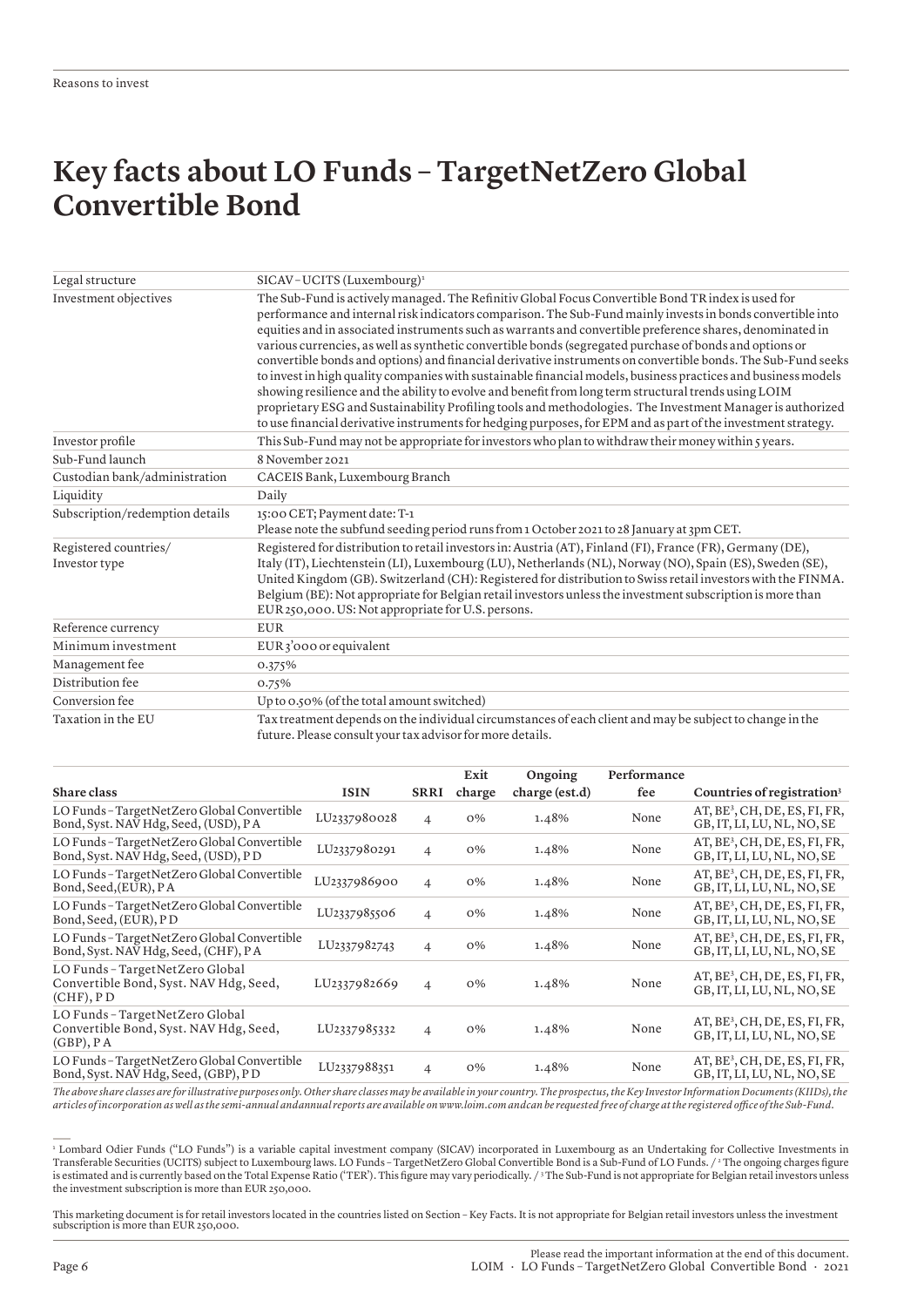## **Understanding the risk & glossary**



Lower risk Potentially lower rewards

Higher risk Potentially higher rewards

This indicator (SRRI) represents the annualised historical volatility of the Sub-Fund over a 5-year period. Where there are less than 5 years' worth of data, missing returns are simulated using an appropriate benchmark. The SRRI may change over time and should not be used as an indicator of future risk or returns. Even the lowest risk classification does not imply that the Sub-Fund is risk-free or that capital is necessarily guaranteed or protected.

The following risks may be materially relevant but may not always be adequately captured by the synthetic risk indicator and may cause additional loss:

**Credit risk:** A significant level of investment in debt securities or risky securities implies that the risk of, or actual, default may have a material impact on performance. The likelihood of this depends on the creditworthiness of the issuers.

**Operational risk and risks related to asset safekeeping:** In specific circumstances, there may be a material risk of loss resulting from human error, inadequate or failed internal systems, processes or controls, or from external events.

**Risks linked to the use of derivatives and financial techniques:** Derivatives and other financial techniques used substantially to obtain, increase or reduce exposure to assets may be difficult to value, may generate leverage, and may not yield the anticipated results. All of this could be detrimental to fund performance.

The portfolio risk management process includes an effort to monitor and manage risks, but this does NOT imply that investing in this Sub-Fund is risk-free.

Before taking any investment decision, please read the latest version of the Prospectus, the articles of incorporation, the Key Investor Information Documents (KIIDs) and the latest annual report and semi-annual report. Please pay particular attention to Appendix B "Risk Factors Annex" of the Prospectus.

In case of derivatives, the use of leverage may increase the risk of potential losses or increase return potential.

#### **Glossary**

**For a glossary of terms, please see https://am.lombardodier.com/home/glossary.html**